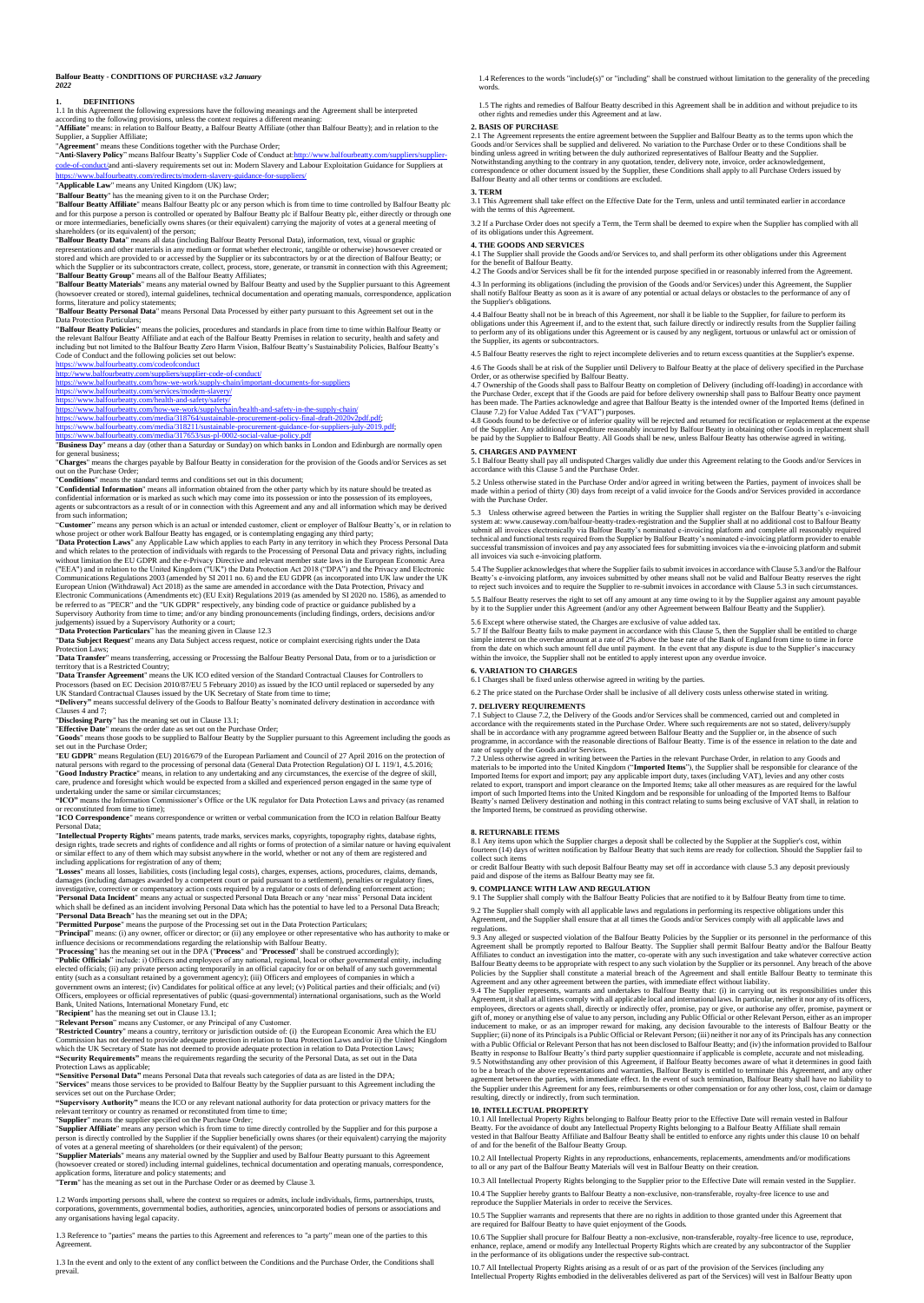their creation. The Supplier hereby assigns to Balfour Beatty all existing and future Intellectual Property Rights in the deliverables and all materials embodying such rights to the fullest extent permitted by law.

11. INDEMNITIES<br>11.1 The Supplier will indemnify and keep fully and effectively indemnified Balfour Beatty on demand from and against any<br>and all claims made against Balfour Beatty as a result of or in connection with:

11.1.1 a claim alleging that the use of the Goods and/or Services permitted under this Agreement infringes the Intelle Property Rights of a third party; or

11.1.2 defective workmanship, quality or materials in or in relation to the Goods; or

11.1.3 any liability, loss, damage, injury, cost or expense to the extent caused by, relating to or arising from the Goods or<br>Services or as a consequence of a direct or indirect breach, negligent performance or failure or

12. DATA SECURITY AND DATA PROTECTION<br>12.1 The Supplier shall ensure that any system on which the Supplier holds Balfour Beatty Data, is secure and ensures complete<br>data integrity in accordance with Good Industry Practice.

ns "Controller", "Data Subject", "Personal Data" and "Processor" in this Clause 12 shall have the m out in the DPA.

12.3 Balfour Beatty shall be Controller of Personal Data Processed by the Supplier and the Supplier shall be Processor where<br>Processing the Personal Data in accordance with the Data Protection Particulars. The Supplier sha **Services** 

12.4 Where acting as a Processor for the Permitted Purpose, the Supplier shall:

12.4.1 Process Balfour Beatty Personal Data for the purposes of performing its obligations, strictly in accordance with this<br>Agreement and Balfour Beatty's instructions and comply with the obligations of a Processor under 12.4.2 unless prohibited by law, notify Balfour Beatty immediately and within twenty-four (24) hours if it considers (acting<br>reasonably) that it is required by Applicable Law to act other than in accordance with Balfour Be

12.4.3 deal promptly and properly with all enquiries relating to Processing of Balfour Beatty Personal Data;<br>12.4.4 implement and maintain appropriate technical and organisational security measures sufficient to comply wit 12.4.4 implement and maintain appropriate technical and organisational security measures sufficient to comply with at least the obligations imposed on Balfour Beatty and/or any Balfour Beatty Affiliates by the Security Req Country or Countries to which Personal Data will be transferred; and (iii) put in place measures to ensure compliance with<br>Data Protection Laws including safeguards for such Personal Data and entering into a Data Transfer

# 12.4.6 notify Balfour Beatty promptly and within forty-eight (48) hours of receipt of any Data Subject Request or ICO<br>Correspondence and shall: (i) not disclose Balfour Beatty Personal Data in response to any Data Subject

12.4.7 notify Balfour Beatty promptly and within twenty-four (24) hours of becoming aware of any Personal Data Incident,<br>and: (i) inform and keep informed on an on-going basis Balfour Beatty with the known facts; (ii) impl Data Subjects is mitigated and/or is no longer the

12.4.8 not disclose Balfour Beatty Personal Data to any third parties (including subcontractors) in any circumstances without Balfour Beatty's prior written consent; and

12.4.9 use all reasonable endeavours to assist Balfour Beatty to comply with the obligations imposed on Balfour Beatty by the Data Protection Laws.

12.5 Save as required by Applicable Law, upon termination or expiry of this Agreement and/or the date on which the Balfour<br>Beatty Personal Data is no longer relevant to, or necessary for, the Permitted Purpose, the Supplie

12.6 The Supplier shall only disclose Balfour Beatty Personal Data to personnel or sub-processors, vetted by the Supplier for<br>reliability and integrity and required to access such Balfour Beatty Personal Data to assist the in Clause 12.

12.7 Within thirty (30) calendar days of request, the Supplier will allow Balfour Beatty, its representatives and auditors to<br>audit the Supplier's data processing facilities, procedures and records to ascertain compliance

12.8 The Supplier shall indemnify Balfour Beatty on demand and shall keep Balfour Beatty indemnified from and against all<br>Losses arising out of or in connection with any breach by the Supplier of its obligations under this

12.9 Balfour Beatty may notify the Supplier in writing from time to time of any variations to this Clause 12( Data Security<br>and Data Protection), including within the EU Model Clauses as set out in the Data Transfer Agreem

12.9.1. required as a result of any changes to the Data Protection Laws following any exit of the United Kingdom from the European Union; or;

12.9.2. required to take account of any new data transfer mechanisms arising from variations to the EU Model Clauses as set out in the Data Transfer Agreement; and

12.9.3. any such variations shall take effect on the date falling thirty (30) calendar days after the date such written notice is sent by Balfour Beatty to the Supplier.

12.10. Parties agree to take account of any guidance issued by the ICO. Balfour Beatty may on not less than thirty (30)<br>calendar days' notice to the Supplier amend this Clause 12 (Data Security and Data Protection), to ens

12.11. The Supplier shall procure that where necessary the terms in each subcontract or sub-processor agreement between the<br>Supplier and each subcontractor or sub-processor acting as a sub-processor are amended to incorpor

## **13. CONFIDENTIALITY**

13.1 All Confidential Information given by one party (the "Disclosing Party") to the other party (the "Recipient") or otherwise<br>obtained, developed or created by the Recipient relating to the Disclosing Party will be treat consent of the Disclosing Party.

13.2 The contents of this Agreement shall be treated by the parties as Confidential Information.

13.3 The provisions of this Clause 13 and the Supplier's rights to protect its Confidential Information will not limit or restrict<br>Balfour Beatty's right to use and permit the use of any information contained in any operat

# **14. REPRESENTATIONS AND WARRANTIES** 14.1 Each party warrants and represents that, as at the date of this Agreement:

14.1.1 it has full capacity and authority to enter into and perform this Agreement and that this Agreement is executed by a duly authorised representative of that party;

14.1.2 there are no actions, suits or proceedings or regulatory investigations pending or, to that party's knowledge, threatened<br>against or affecting that party before any court or administrative body or arbitration tribun

14.1.3 once duly executed this Agreement will constitute its legal, valid and binding obligations.

14.2 The Supplier warrants, undertakes and represents on an ongoing basis that:

14.2.1 its obligations under this Agreement as far as it relates to design will be performed promptly and diligently and with due skill and care, and in accordance with Good Industry Practice;

14.2.2 the Supplier Materials are owned by or validly licensed to the Supplier and that the Supplier is entitled to grant all of the

rights in respect of Intellectual Property Rights granted hereunder;

14.2.3 the Goods will be of satisfactory quality and fit for any intended uses expressly or impliedly made known to the<br>Supplier, and will be free from all defects in materials, workmanship and installation and are not sub

14.2.4 it will not, by any act or omission, breach any licence granted by Balfour Beatty to the Supplier or cause Balfour Beatty to be in breach of any licence or other agreement with any third party;

14.2.5 the performance of its obligations under this Agreement will not infringe any Intellectual Property Rights of any third party; and 14.2.6 all information provided by or at the direction of the Supplier to Balfour Beatty is true, accurate and co

15. REMEDIES<br>15.11f any Goods and/or Services are not supplied in accordance with, or the Supplier fails to comply with, any terms of the<br>Agreement, Balfour Beatty may exercise any one or more of the following rights or re

15.1.1 rescind the Agreement; or

15.1.2 reject the Goods and/or Services (in whole or in part) and return them to the Supplier at the risk and cost of the Supplier<br>on the basis that a full refund for the Goods and/or Services returned shall be paid immedi

15.1.3 require the Supplier, at the Supplier's expense, either (at Balfour Beatty's option) to remedy any defect in the Goods or<br>Services and carry out such other work as is necessary to ensure that the Goods are in all re Purchase Order or to supply replacement goods or services; or

15.1.4 in any case, to claim such damages as it may have sustained in connection with the Supplier's breach of the Agreement not otherwise covered by this Clause 15.

# **16. LIMITATIONS OF LIABILITY**

16.1 Neither party limits its liability:

16.1.1 for fraud or fraudulent misrepresentation;

16.1.2 where there has been unauthorised access to Balfour Beatty Systems;

16.1.3 for death or personal injury caused by its negligence or that of its employees, agents or subcontractors (as applicable); 16.1.4 under Clause 11 or Clause 12;

16.1.5 for deliberate repudiatory breach or willful default; and

16.1.6 or any regulatory fines or penalty, or damages, expenses or other losses arising from a breach by a party of any law, statute, or regulation.

16.2 Subject to Clause 16.1, the total aggregate liability of Balfour Beatty and its Affiliates under or in relation to this Agreement for all claims and Losses whether arising under tort (including negligence) breach of contract, or otherwise shall not exceed the<br>total charges paid or payable by Balfour Beatty to the Supplier for Goods or Services under

16.3 Subject to Clause 16.1, neither party (nor its Affiliates) shall be liable to the other party (or its Affiliates) for any loss of<br>profit, any loss of business, any loss of opportunity, any loss of revenue or any indir

17. INSURANCE<br>17.1 The Supplier shall, throughout the term of the Agreement and for a period of 6(six) years after expiry or termination of the<br>Agreement, maintain in place insurance arrangements covering its assets, risks

17.1.1 appropriate in their amount of cover, scope and conditions to the nature and scale of the Supplier's activities and the commitments it has undertaken; and

17.1.2 in the protection they offer the insured, comparable to, or more beneficial than, the insurance arrangements maintained<br>by competitors offering similar services to customers of a comparable nature and size,<br>and shal require.

# **18. TERMINATION**

18.1 Each of Balfour Beatty and the Supplier shall, to the extent permitted by law, be entitled to terminate this Agreement immediately by written notice to the other party if that other party ice to the other party if that other party

18.1.1 is unable to pay its debts or becomes insolvent;

18.1.2 is the subject of an order made or a resolution passed for the administration, winding-up or dissolution (otherwise than for the purpose of a solvent amalgamation or reconstruction);

18.1.3 has an administrative or other receiver, manager, trustee, liquidator, administrator, or similar officer appointed over all or substantial part of its assets; or

18.1.4 enters into or proposes any composition or arrangement with its creditors generally.

18.2 The Supplier may terminate this Agreement only:

18.2.1 in accordance with Clause 18.1; or

18.2.2 by written notice to Balfour Beatty if Balfour Beatty is in material breach of this Agreement and either such breach is not<br>capable of remedy or, if the breach is capable of remedy, Balfour Beatty has failed to reme

18.3 Balfour Beatty may terminate this Agreement immediately by written notice to the Supplier:

18.3.1 if the Supplier is in material breach of this Agreement (which shall include a single event or a series of persistent minor<br>events which together have a material adverse impact on the Services or the rights and bene

18.3.2 by giving written notice to the Supplier at any time before delivery of Goods, without liability to the Supplier; a

18.3.3 if there is a breach of the Balfour Beatty Policies; and

18.3.4 for convenience, at any time by giving the Supplier not less than twenty (20) Business Days' notice.

18.4 The Supplier undertakes, within ten (10) days of receipt of a written request from Balfour Beatty, to return all Balfour Beatty<br>Materials, Balfour Beatty Data and other property in its possession or under its control delete the same if stored on electronic or magnetic media and certify to Balfour Beatty that this has been done.

18.5 Balfour Beatty may, without prejudice to its other rights and remedies at law or under this Agreement, terminate this<br>Agreement for convenience at any time by giving the Supplier twenty (20) Business Days prior writte

### **18.A SUSPENSION**

Balfour Beatty may at any time for any reason, with or without cause and/or for convenience, instruct the Supplier by written<br>notice to suspend delivery or performance of the Goods and/or Services without liability. During premises or elsewhere, as the case may be, against any deterioration, loss or damage. The Supplier shall not resume delivery and/or<br>performance of the Goods and/or Services until receipt of written instructions from Balfou

# **19. PROMOTIONAL, COMMUNICATION & MARKETING**

Neither party shall, and each party shall procure that its Affiliates, employees, agents, contactors and subcontractors shall not (i)<br>make or authorise any public or private amouncement or communication including but not l

**20. ASSIGNMENT, SUBCONTRACTING AND RE-STRUCTURING** Balfour Beatty may assign all of its rights under this Agreement without the Supplier's consent to any person.

The Supplier may not assign, novate, subcontract or otherwise dispose of this Agreement or any part of it without the prior consent in writing of Balfour Beatty.

### **21. ENTIRE AGREEMENT**

Subject to Clause 16.1.1, this Agreement together with all documents specifically referred to herein as governing the<br>relationship between the parties constitutes the entire understanding between the parties with respect t

**22. INDEPENDENT CONTRACTOR**<br>Nothing in this Agreement and no action AGREEM in this Agreement and no action taken by the parties under it will be deemed to constitute a partnership, joint venture or other co-operative entity between the parties, nor constitute either party the agent of the other party for any purp

# **23. WAIVER**

No forbearance or delay by either party in enforcing its rights will prejudice or restrict the rights of that party, and no waiver of<br>any such rights or of any breach of any contractual terms will be deemed to be a waiver

# **24. VARIATION**

ttion of this Agreement will be valid unless recorded in writing and signed by or on behalf of each of the parties to this Agreement.

# **25. SEVERABILITY**

If any provision of this Agreement (or part of any provision) is found by any court or other authority of competent jurisdiction to<br>be invalid, unenforceable or illegal, the other provisions shall remain unaffected and in

**26 FURTHER ASSURANCE**

Each party shall, at the request and cost of the other party, sign all documents and do all other acts, which may be necessary to give full effect to this Agreement.

# **27. COSTS 28. THIRD PARTY RIGHTS**

Agreement. **30. MODERN SLAVERY COMPLIANCE**

Except as otherwise agreed or specifically provided in this Agreement each party will pay the legal and other costs and<br>expenses incurred by it in connection with the negotiation, preparation and entering into of this Agre

Subject to Clause 4.1, no term of this Agreement is enforceable under the Contracts (Rights of Third Parties) Act 1999 by a person other than Balfour Beatty and the Supplier **29. SURVIVORSHIP** Clauses 1, 5, 11, 12, 14, 15, 16, 17, 18, 19, 22, 23, 25, 26, 27, 28, 29, 30, 31 and 32 shall survive termination or expiry of this

30.1 The Supplier represents, warrants and undertakes that: (i) neither it nor any of its officers, employees or other persons<br>associated with it has: (a) been convicted of any offence involving slavery or human traffickin